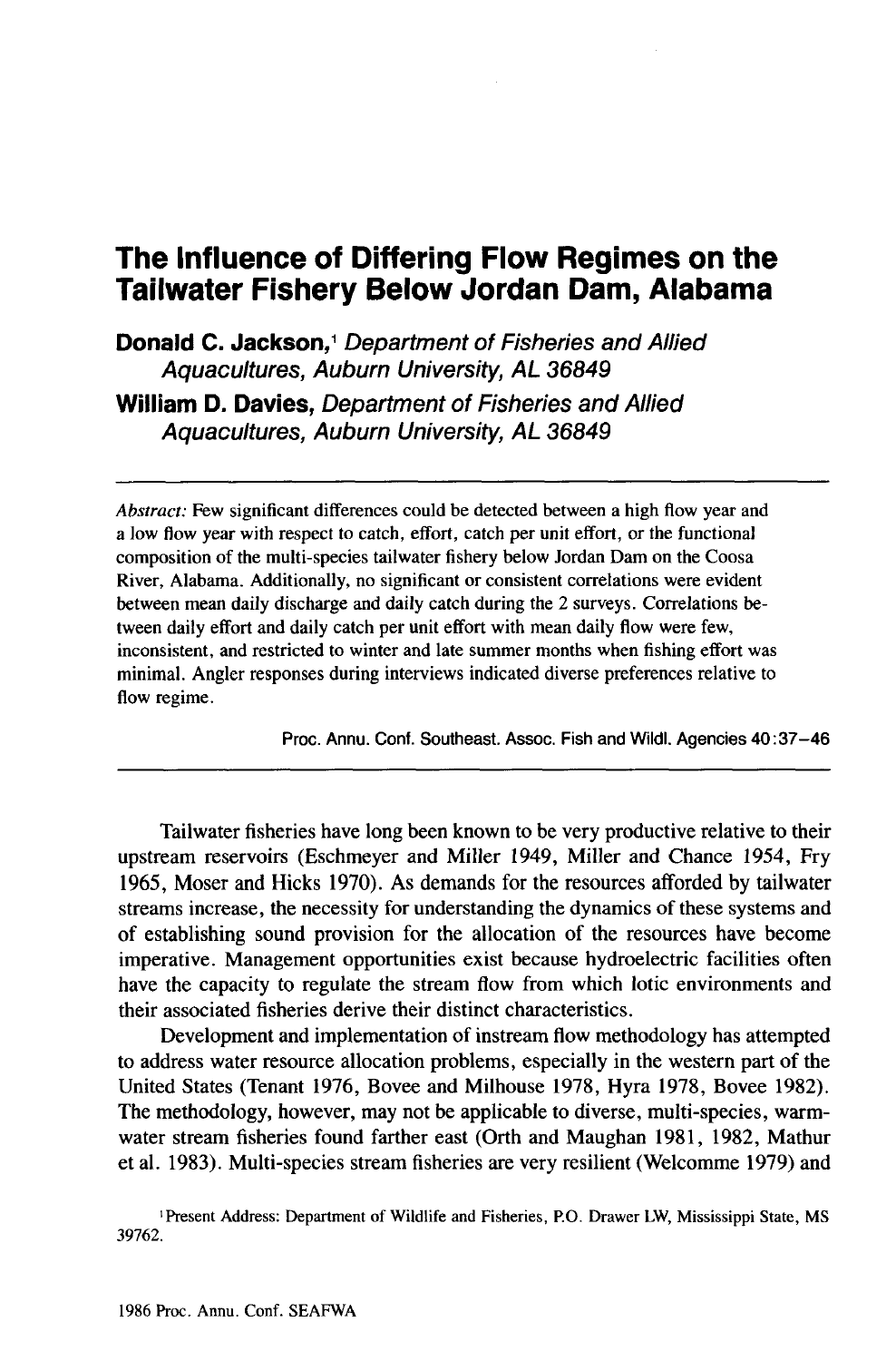although subjected to extreme environmental fluctuations, the structure and function of stream fish assemblages can be quite stable (Gerking 1950, Moyle and Li 1979, Matthews and Hill 1980, Matthews and Styron 1981).

Angler-resource interactions with a mUlti-species tailwater fishery can be quite complex. In a management sense, however, a practical understanding of such a fishery could evolve through the collection of catch, angler effort and associated stream flow data. By applying appropriate statistical treatment, a conceptualization of the system is possible.

Using this approach, Holcik and Bastl (1977) were able to relate yield and fishing effort to flow on the Danube River. Hanson (1969, 1977) used correlations to discern creel data relationships with flow regimes on Missouri tailwater fisheries.

On the Coosa River tailwater below Jordan Dam, agency and public opinion suggested that this mUlti-species warmwater fishery was dependant upon flow regime. In response to these concerns, the following hypotheses were generated:

1. Catch (number of fish), effort (number of angler hours), and catch per unit of effort (CPE) are significantly related to flow regime.

2. Composition of the catch relative to species or species groups (i.e., *Lepomis* sp.; *Morone* sp.) is significantly related to flow regime.

Support for the study was provided in part by Alabama Power Company Contract #EA-82-006.

# **Methods**

#### Study Site

Jordan Dam is located on the Coosa River, Elmore County, Alabama, 30.2 km upstream from its confluence with the Alabama River and approximately 32 km from metropolitan Montgomery. The tailwater extends from Jordan Dam downstream approximately 10 km to the U.S. Highway 14 bridge at Wetumpka and flows across the fall line separating the Piedmont from the Coastal Plain.

Under a minimum flow regime, the tailwater is a riffle-pool lotic environment broken by large rock outcroppings, falls and braided channels. No major tributaries enter the tailwater. Access other than by boat is generally restricted to the immediate stilling basin area below Jordan Dam because of private landholdings. The tailwater can be hazardous under elevated flow conditions. However, critical passage points have sufficient depth to facilitate travel by motorized boat under such conditions (Hyra 1978).

Jordan Dam operated as a run-of-the-river peaking facility from December 1928 through September 1963. In 1963 construction began on the Walter F. Bouldin Hydroelectric Project which was designed to divert the majority of the Coosa River flow through an artificial tailrace canal into the Coosa River approximately 11 km downstream from Wetumpka.

Excess flow is released through the turbines of Jordan Dam when the Coosa River flows exceed the capacity of the Walter F. Bouldin turbines. Beyond the com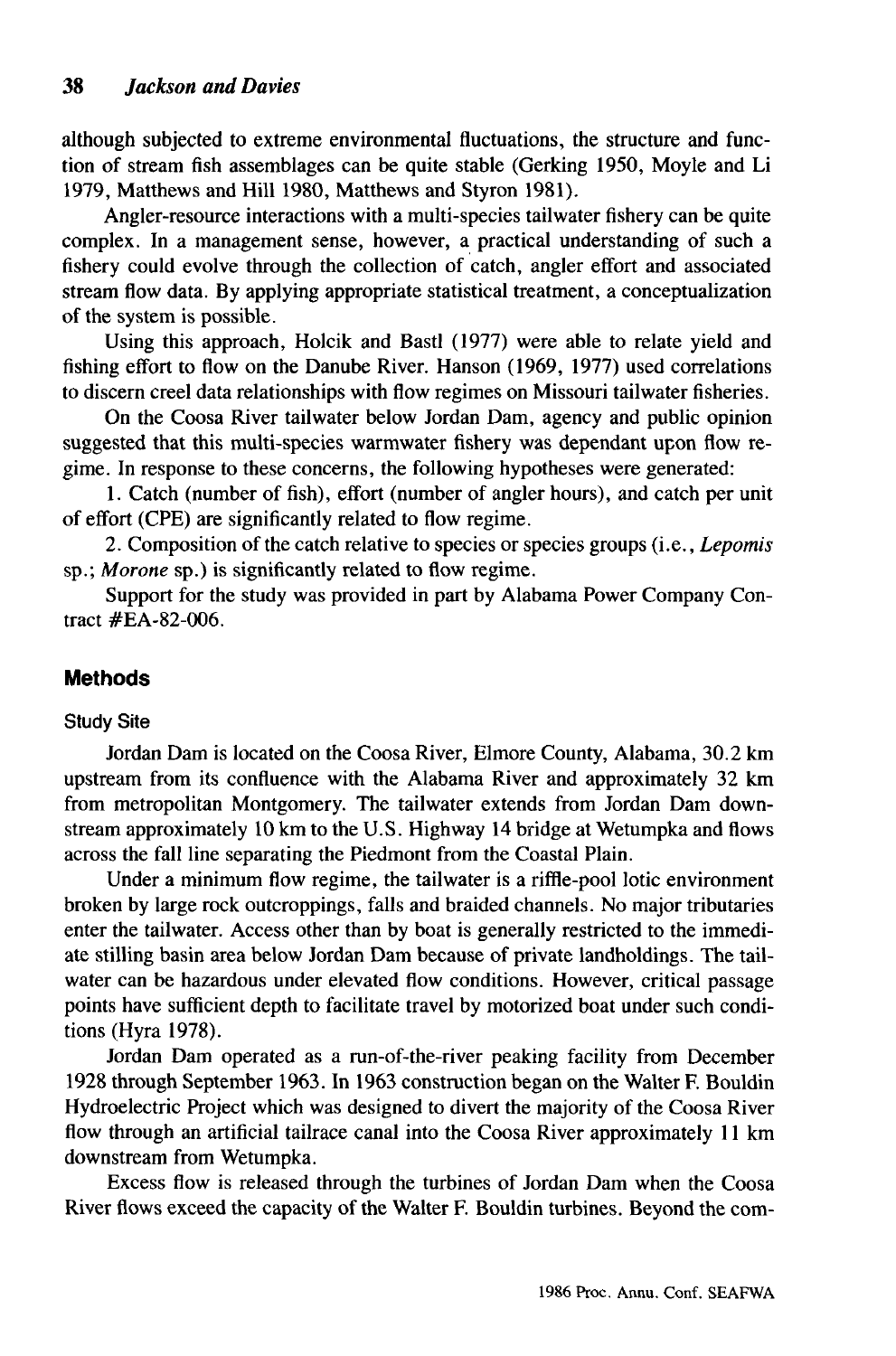bined generating capacity of both facilities, water passes over the Jordan Dam spillway in a release regime coordinated with other facilities on the river.

The Jordan Dam license, issued by the Federal Energy Regulatory Commission, requires that a minimum of 3.1 million cubic meters of water be released during any 72-hour period to protect downstream fish and wildlife resources. This minimum release can normally be accomplished by generating 2 hours each day through 1 Jordan Dam turbine operating at efficiency loading. Rapidly varying, unstable flows result from this release pattern.

On 10 February 1975 the east dike of Walter F. Bouldin Dam failed, causing the facility to be out of service until 1 September 1980. During this period the majority of the Coosa River flow once again passed through the Jordan Dam facility.

## Survey Design

The Alabama Department of Conservation and Natural Resources conducted a catch assessment survey during the elevated flow regime on the tailwater fishery below Jordan Dam from June 1977 through May 1978. After Walter F. Bouldin Dam was repaired, the minimal flow regime was reinstituted for the Jordan Dam tailwater. From December 1982 through March 1984, the Department of Fisheries and Allied Aquacultures, Auburn University, conducted a comparative catch assessment survey on the tailwater. For comparative purposes however with the 1977-1978 survey, only data from December 1982 through November 1983 were used.

Stratified random sampling using non-uniform probabilities, modified after Malvestuto et al. (1978) was employed. Sampling effort consisted of 120 days in the field (10 days each month) evenly distributed between weekday and weekend days. Sixty percent of the sampling effort was allocated to shoreline interception of fishermen in the immediate stilling basin area near Jordan Dam. Forty percent was allocated to travel by boat and interception of fishermen in the downstream reaches of the tailwater. These spatial probabilities were designated in attempts to increase precision of estimates in the area receiving the highest angling pressure (i.e., the stilling basin). Sample days and time of day sampled were randomly selected. Night samples were not attempted.

Sampling effort during the 1977-1978 survey generally exceeded 10 days per month. To improve consistency of sample design, 10 sample days per month were randomly selected from the population of sample days of the 1977-1978 survey. Probabilities established during the 1977-1978 survey were maintained.

## Data Analysis

Estimates of total catch (number of fish harvested), total effort (number of angler hours), and catch per unit effort were generated monthly along with the 95% confidence intervals for both surveys. These estimates were analyzed for homogeneity of variance (F-test). When found, heterogeneity of variance was corrected for using Satterthwaite's approximation method to compute degrees of freedom associated with the approximate *t* (Steel and Torrie 1980).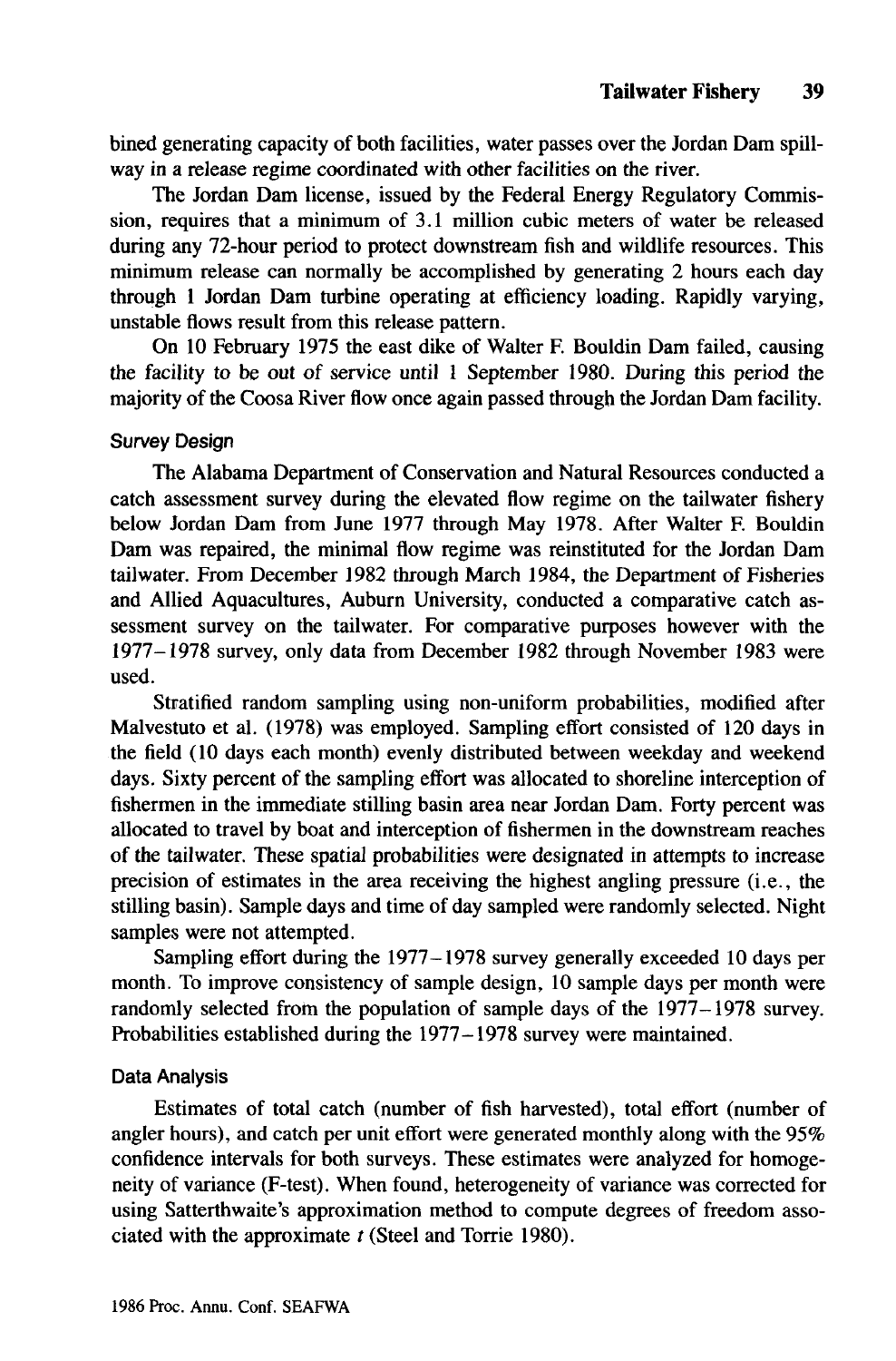Historical flow data through Jordan Dam from 1929 through 1966 were supplied by the U.S. Geological Survey of Montgomery, Alabama. Mean daily discharge data (ft<sup>3</sup>/s) from Jordan Dam from June 1977 through May 1978 and from December 1982 through November 1983 were provided by Alabama Power Company.

Monthly means and 95% confidence intervals were calculated for the 1929-1966 historical flow data. Mean daily flows for each month of the 1977-1978 and 1982-1983 fishing season were graphically compared to determine if means from the 2 survey periods were within the limits of normal historical variation in flow. Following tests for homogeneity of variance, mean daily flows for each month of the 2 surveys were compared with the appropriate *t-test.*

The relationship between mean daily discharge and daily catch, effort and CPE were subjected to Pearson product-moment correlation analysis by month for each of the 2 surveys. Dates when CPE was not calculated were not included in the CPEflow correlations. Composition of the catch in terms of the percent contributed by particular species for the two surveys were subjected to arcsine transformation to normalize distributions and then subjected to analysis of variance by species to discern differences if they existed. All estimates and statistical procedures were computed with Statistical Analysis Systems (SAS Institute Inc. 1982) programs.

## **Results and Discussion**

#### Flow Characteristics

With the exception of mean monthly flow for May and June of the 1977–1978 survey period, flows for the spring and summer fishing seasons during both the 1977-1978 and 1982-1983 surveys were lower than the 95% confidence intervals for historical flows below Jordan Dam (Fig. 1). Additionally, the flow regime during 1982 and 1983 resulted in flows lower than historical low flows recorded from 1929 through 1966 during January and March, and from June through October. Monthly comparisons between mean daily flows for the 2 surveys indicated that flows during the 1977-1978 survey were generally higher (with the exception of April) than flows during the 1982-1983 survey. Significant differences existed between all months compared except for December and February ( $P \le 0.05$ )

## Angler-Resource Interactions

No significant differences in angler effort could be detected for any month between the 2 surveys (Table 1). Likewise, with the exception of December, September and May for total catch, and December and September for CPE, significant differences could not be detected between the 2 surveys. The power of tests employed for monthly estimates of catch and effort at the levels of 0.90, 0.95, and 0.99 had capacities of resolution generally much less than 10,000 (number of fish and number of hours respectively).

No significant correlations were evident between mean daily discharge from Jordan Dam and daily catch during the 2 surveys (Table 2). Significant correlations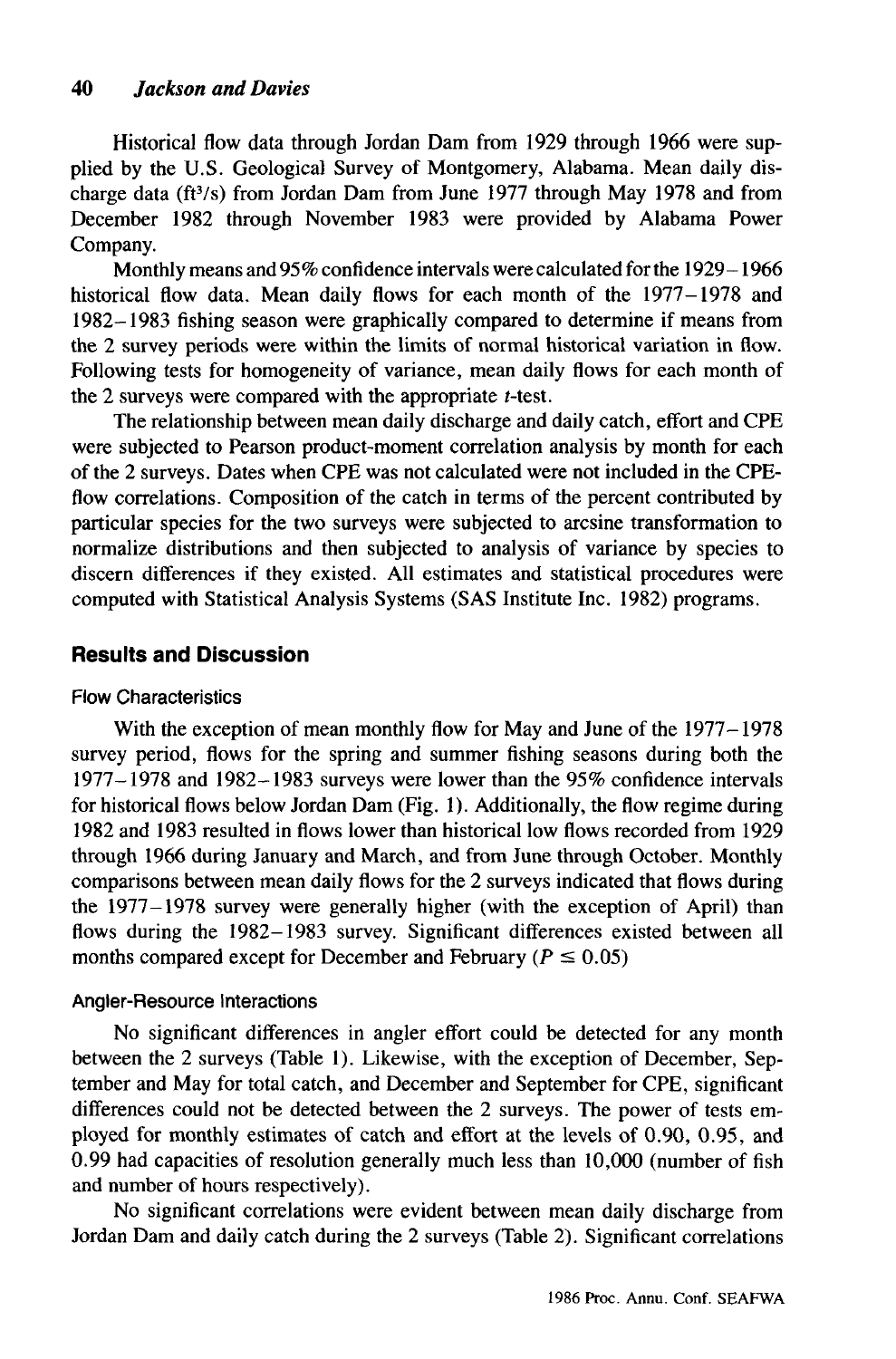

**Figure 1.** Mean monthly discharges  $(f^3/s)$  from Jordan Dam, Wetumpka, Alabama.

between daily effort and daily CPE with mean daily flow were few and restricted to winter and late summer months when fishing effort was minimal.

Angler preferences regarding flow regime showed no strong patterns. From December 1982 through March 1984, 23.6% of the boat fishermen questioned on the tailwater indicated a preference for low flow, 29.1 % indicated a preference for high flow and 47.3% had no preference. Of bank anglers interviewed, 34.8% preferred low flow, 26.5% preferred high flow and 38.7% indicated no preference regarding flow.

Fogle and Shields (1961) through Hanson (1969) reported that fishing on tailwaters was generally best at intermediate or moderate water levels, and Hanson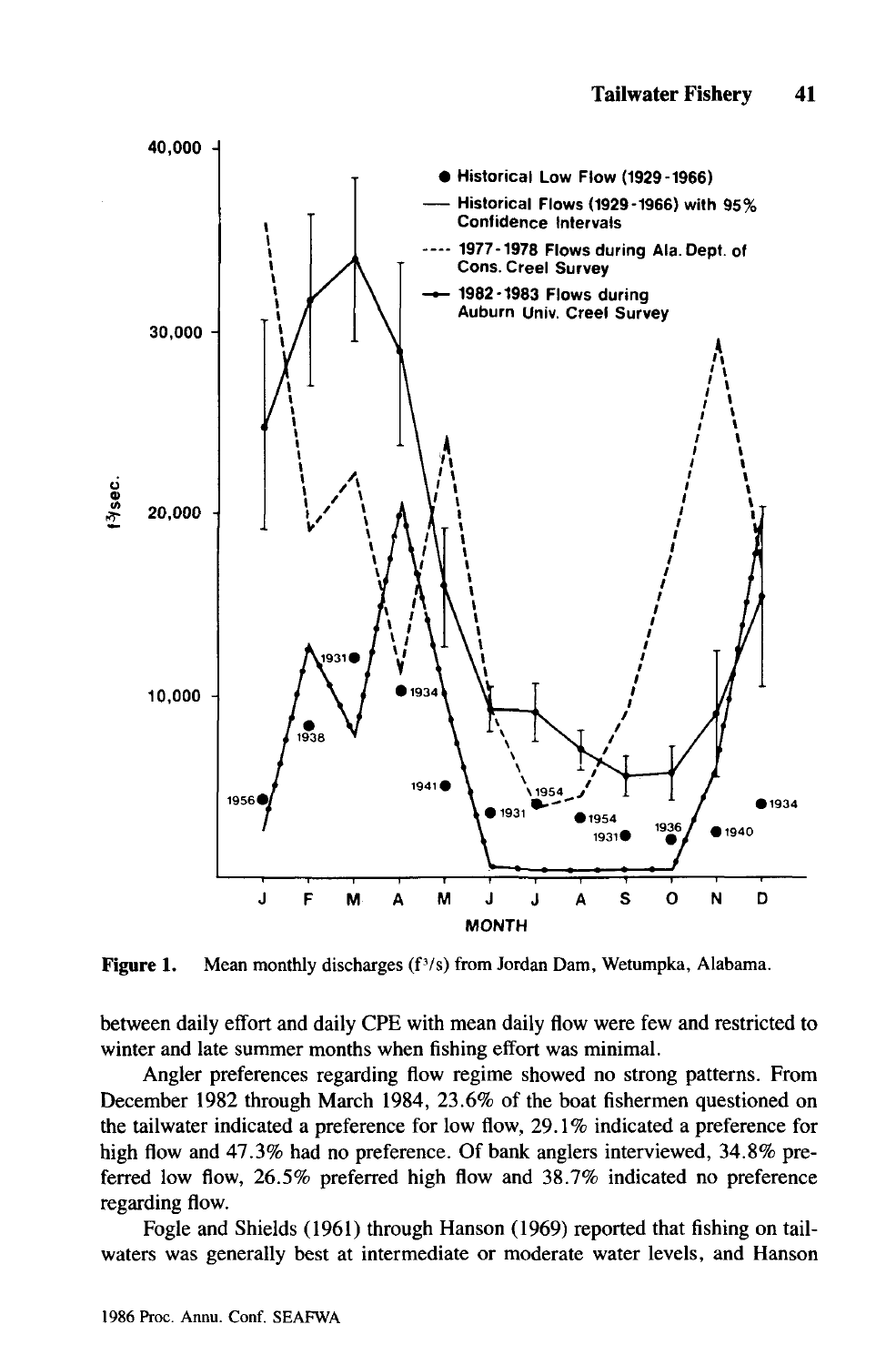## *42 Jackson and Davies*

| <b>Table 1.</b> Monthly comparisons for effort (angler hours), catch (number of fish), and CPE |
|------------------------------------------------------------------------------------------------|
| (fish per hour) between the minimal flow $(1982 - 1983)$ survey and the elevated flow          |
| (1977–1978) survey on the Coosa River tailwater fishery below Jordan Dam.                      |

| Month | <b>Effort</b> |           | <b>Total Catch</b> |           | <b>CPE</b>  |           |
|-------|---------------|-----------|--------------------|-----------|-------------|-----------|
|       | 1977 - 1978   | 1982-1983 | 1977-1978          | 1982-1983 | 1977 - 1978 | 1982-1983 |
| Dec   | 754           | 630       | $1.171*$           | 138       | $2.76*$     | 0.24      |
| Jan   | 837           | 1.200     | 286                | 301       | 0.37        | 0.13      |
| Feb   | 1.588         | 745       | 335                | 111       | 0.07        | 0.88      |
| Mar   | 3,090         | 3.849     | 1,662              | 4,447     | 0.60        | 1.16      |
| Apr   | 4.852         | 5.389     | 2.878              | 3.506     | 0.60        | 1.08      |
| May   | 7,224         | 14.454    | 5.706*             | 31.521    | 0.86        | 1.97      |
| Jun   | 9.642         | 13.976    | 7.349              | 11,011    | 0.83        | 0.72      |
| Jul   | 9.911         | 6.560     | 4.399              | 3,735     | 0.49        | 0.50      |
| Aug   | 4.879         | 6.005     | 2,426              | 2,302     | 0.48        | 0.33      |
| Sep   | 3.198         | 2.912     | 2.087*             | 596       | $0.64*$     | 0.12      |
| Oct   | 3.450         | 1.495     | 1,849              | 1.216     | 0.73        | 1.56      |
| Nov   | 1.434         | 1.337     | 1.258              | 748       | 1.16        | 0.51      |

\*Denotes significant difference ( $P \le 0.05$ ) between surveys.

**Table 2.** Correlations (r) for daily catch, effort and CPE with mean daily discharge  $(ft^3/s)$ for the minimal flow  $(1982 - 1983)$  survey and the elevated flow  $(1977 - 1978)$  survey on the Coosa River tailwater fishery below Jordan Dam.

|       |           | Catch     | Effort    |           |             | <b>CPE</b> |
|-------|-----------|-----------|-----------|-----------|-------------|------------|
|       | 1977-1978 | 1982-1983 | 1977-1978 | 1982-1983 | 1977 - 1978 | 1982-1983  |
| Month | r         | r         | r         | r         | r           | r          |
| Dec   | $-0.06$   | $-0.12$   | 0.76      | $0.95*$   | $-0.56$     | $-0.20$    |
| Jan   | $-0.56$   | 0.14      | $-0.29$   | 0.78      | $-0.26$     | $-0.30$    |
| Feb   | $-0.47$   | 0.45      | $-0.64$   | $-0.79$   | 0.01        | $0.85*$    |
| Mar   | $-0.001$  | $-0.18$   | 0.34      | 0.38      | $-0.13$     | $-0.54$    |
| Apr   | $-0.58$   | $-0.41$   | $-0.30$   | $-0.19$   | $-0.20$     | $-0.33$    |
| May   | $-0.50$   | 0.06      | $-0.30$   | $-0.32$   | $-0.44$     | 0.31       |
| Jun   | $-0.20$   | $-0.32$   | $-0.35$   | $-0.29$   | 0.50        | $-0.28$    |
| Jul   | $-0.35$   | $-0.21$   | 0.05      | $-0.31$   | $-0.34$     | $-0.22$    |
| Aug   | $-0.66$   | 0.25      | $-0.71*$  | $-0.17$   | $-0.40$     | 0.43       |
| Sep   | $-0.37$   | 0.02      | $-0.66*$  | 0.27      | 0.19        | $-0.40$    |
| Oct   | $-0.27$   | $-0.30$   | $-0.23$   | 0.16      | $-0.12$     | $-0.32$    |
| Nov   | $-0.37$   | $-0.49$   | $-0.23$   | $-0.23$   | $-0.13$     | $-0.48$    |

\*Denotes significant correlation ( $P \le 0$  05).

(1977) found high correlations between discharge and both catch and catch rates. Hamilton et al. (1985) found effort and harvest to be almost twice as great during discharge periods as during non-discharge periods on the Keystone tailwater (Oklahoma). On the other hand, White (1969) noted that high water hindered angler effort in tailwaters. Holcik and Bastl (1977) also found fishing effort to be reduced at high water levels regardless of whether it was a "high flow year" or a "low flow year." However, when all years were pooled, yields were generally higher with higher water levels for the year in question and with regard to water levels the previous year. This suggests that the abundance of harvestable fish during a particular year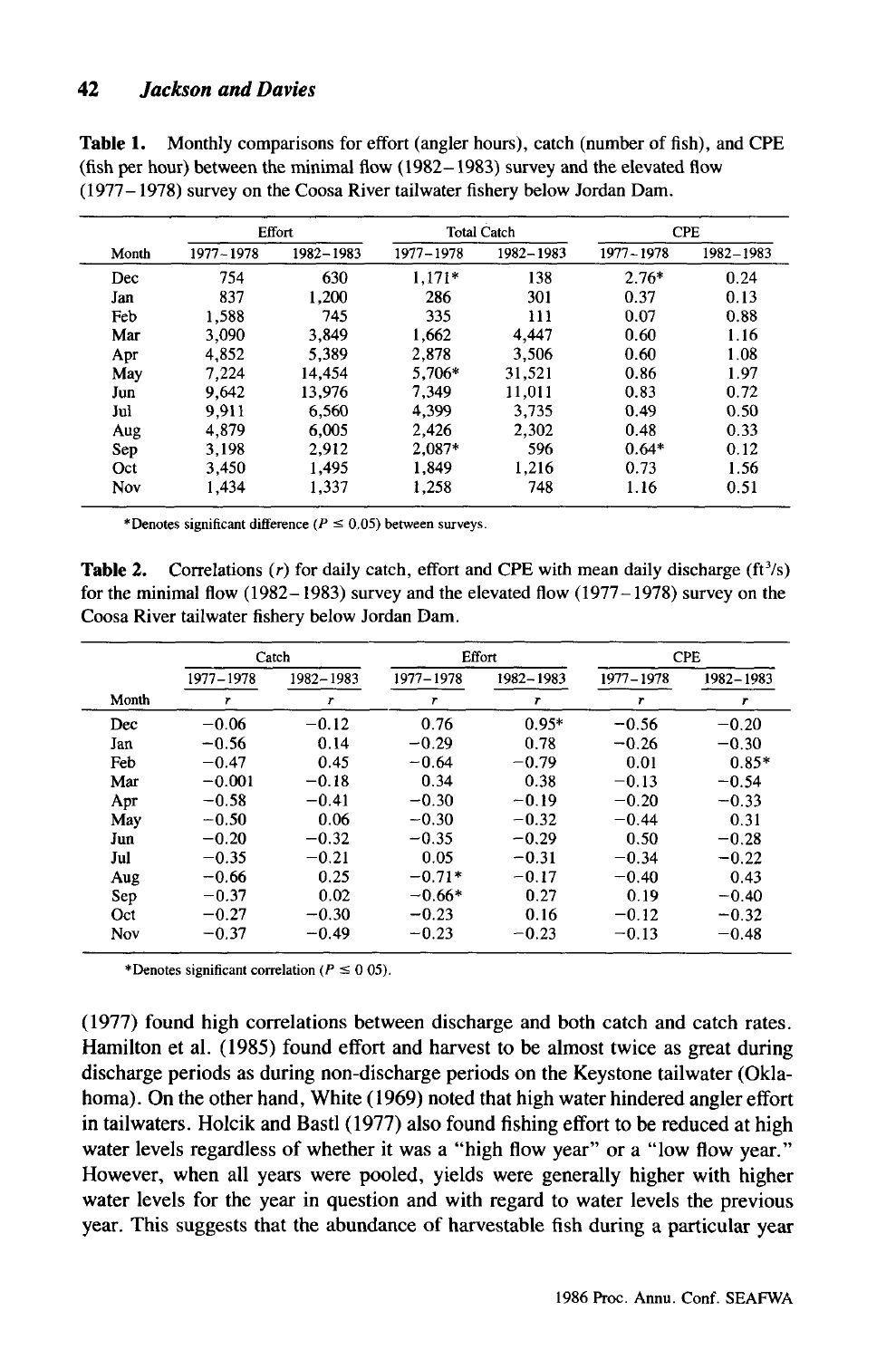may be related to streamflow conditions during the years prior to recruitment, while fishing effort seems related to the extant flow conditions encountered by fishermen.

Interactions between fish abundance and fishermen effort may dampen between-year variability in harvest. Correspondingly, the inability to detect differences in harvest between an elevated flow regime and a minimal flow regime on the Coosa River tailwater does not necessarily indicate that abundances of harvestable fish were similar under the different regimes. Furthermore, inverse relationships have been shown between the catchability of fish (q) and fish stock abundance  $(N)$ by several authors (see review by Bannerot and Austin 1983). Reasons for this include schooling or clumping behavior of fish, gear saturation, limited available search time and area and non-random search patterns by fishermen. Tennant (1976) points out that at minimum flows  $\left($  < 10% average annual flow) fishing will often be very good in the deeper pools and runs since fish will be concentrated. He further notes that many fishermen prefer this level of flow and that fish may be vulnerable to overharvest under these conditions.

#### Composition of Fish Harvests

The Coosa River tailwater below Jordan Dam is an established multi-species fishery (Table 3). From a functional perspective the fishery has 3 principal components: the black bass *(Micropterus* sp.), the catfish *(Ictalurus* sp.), and the white bass and/or hybrid bass *(Morone* sp.) complex. Turner (1978) suggests considering multi-species complexes as single units because this approach can provide guidelines for management much earlier than any scheme which may depend on separate or selected individual species analysis. As a multi-species fishery, mixed creels were the rule, not the exception, in the tailwater below Jordan Dam. While anglers throughout the tailwater predominantly targeted 1 of the 3 principal components, techniques employed generally enabled fishermen to harvest a variety of fish. With

| <b>Species</b>                             | <b>Elevated flow</b> | Minimal flow |
|--------------------------------------------|----------------------|--------------|
| Spotted bass (Micropterus punctulatus)     | 1.9                  | $8.1*$       |
| Largemouth bass (Micropterus salmoides)    | 2.8                  | 1.3          |
| Crappie ( <i>Pomoxis</i> sp.)              | 13.4                 | $2.5*$       |
| Sunfish (Lepomis sp.)                      | 5.7                  | 8.3          |
| White bass/hybrids (Morone chrysops and    |                      |              |
| M. chrysops $\times$ M. saxatilis hybrids) | 14.9                 | 17.2         |
| Striped bass (Morone saxatilis)            | 3.0                  | 1.1          |
| Blue catfish (Ictalurus furcatus)          | 38.7                 | $24.3*$      |
| Channel catfish (Ictalurus punctatus)      | 8.2                  | $12.5*$      |
| Common carp (Cyprinus carpio)              | 1.5                  | 0.8          |
| Other species <sup>a</sup>                 | 9.8                  | 23.6         |

Table 3. Species composition (%) of fish harvested from the Coosa River tailwater fishery below Jordan Dam during elevated and minimal flow regimes.

\*P  $\leq$  0.05 for significance; df = 1,22

<sup>a</sup>Comparisons for freshwater drum (Aplodinotus grunniens) could not be made because they were not specifically considered in the elevated flow regime survey. These fish were included under the category of "other."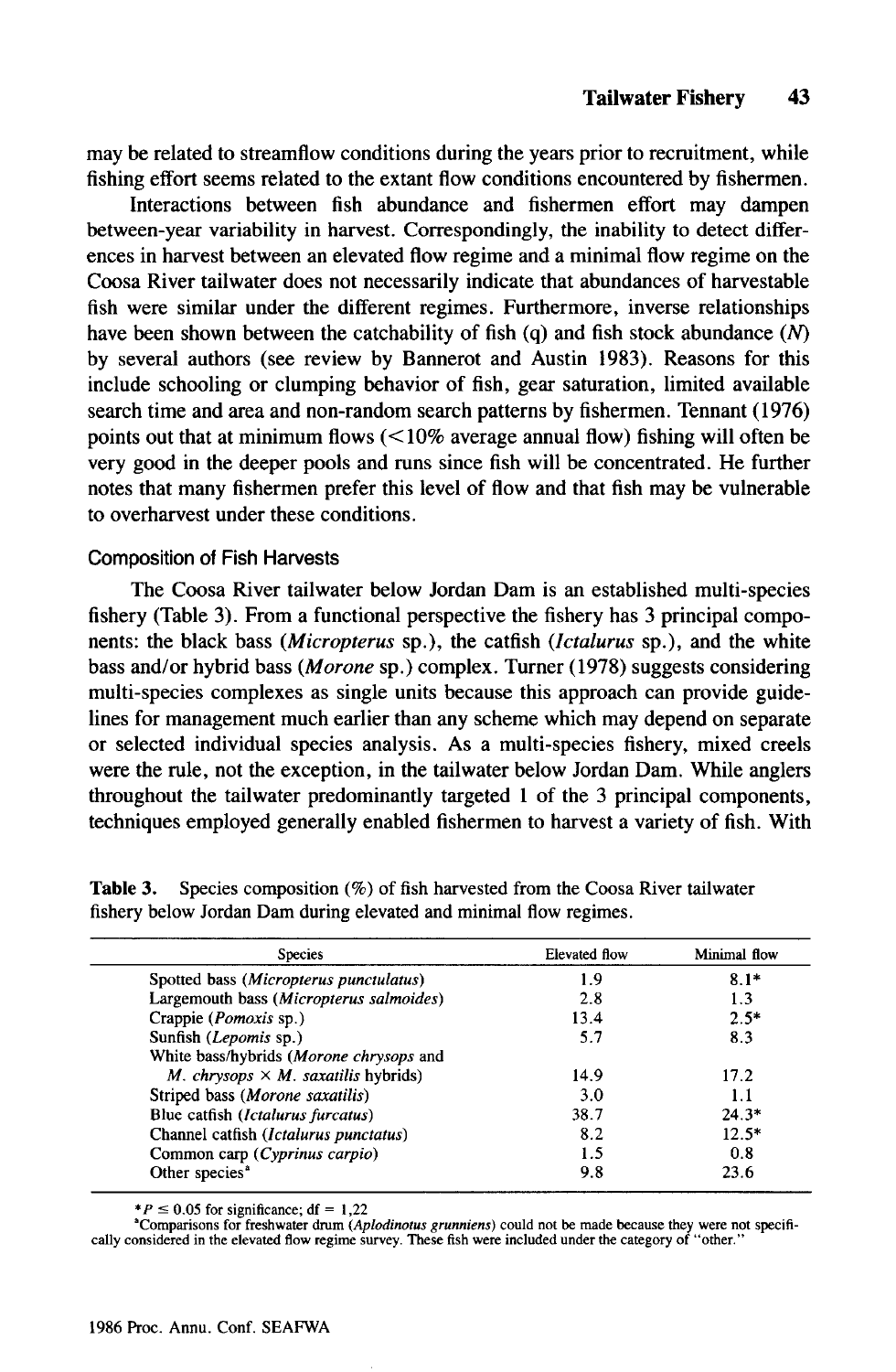few exceptions, fish caught were retained regardless of species. Additionally, an average of 23.2% of the fishermen in the stilling basin immediately below the dam (where 80.1% of all fishermen were encountered) said that they had no preference with regard to species. In the downstream reaches an average of 17.4% of the fishermen encountered expressed no species preferences.

Collectively, the 3 principal components to the fishery mentioned above accounted for 66.5% of the harvest during the elevated flow regime and 63.4% of the harvest during the minimal flow regime. While significant differences in actual species composition were detected between the elevated and minimal flow regimes, the similarity of collective contributions to the total harvest by the 3 principal components suggests functional stability in this tailwater fishery.

It should be noted that proportionally more crappie *(Pomoxis* sp.) were harvested during the elevated flow regime and that freshwater drum *(Aplodinotus grunniens)* contributed significantly to the harvest during the minimal flow regime (21.8%). Comparable data for freshwater drum are not available for comparative purposes from the elevated flow regime survey because this species was not considered separately as a distinct component of the fishery during that period.

Welcomme (1979) suggests that in established multi-species river fisheries, catch is related to 1- and 2-year-old fish that represent the excess ichthyomass over that which can be supported during low water periods. The 1977-1978 catch assessment survey on the Coosa River tailwater below Jordan Dam was conducted 2 spawning seasons after elevated flow conditions began on the system. The 1982-1983 survey was conducted 2 spawning seasons after the minimal release regime was reinstated. The peak fishing season for both surveys coincided with the third spawning season under the respective flow regime. Catches are considered reflective of the capacity of the tailwater to provide exploitable fish resources under the different conditions. While the relative abundances of harvestable fish in the Jordan tailwater under the 2 flow regimes are unknown, angler effort, catch, and the composition of the catch, in a functional sense, remained essentially the same. Our conclusion is, therefore, that the 2 flow regimes provided very similar benefits to anglers in this tailwater.

# **Literature Cited**

- Bannerot, S. P. and C. B. Austin. 1983. Using frequency distributions of catch per unit effort to measure fish-stock abundance. Trans. Am. Fish. Soc. 112-608-617.
- Bovee, K. D. 1982. A guide to stream habitat analysis using the instream flow incremental methodology. Instream Flow Information Paper 12. U.S. Fish and Wildlife Service, Office of Biological Services. FWS/OBS-82/26. 248pp.

-- and R. Milhouse. 1978. Hydraulic simulation in instream flow studies: theory and techniques. Instream Flow Information Paper 5. U. S. Fish and Wildlife Service, Office of Biological Services. FWS/OBS-78/33. 131 pp.

Eschmeyer, R. W. and L. F. Miller. 1949. Fishing in T.Y.A. tailwaters. Tenn. Valley Auth. Bul. 9 pp.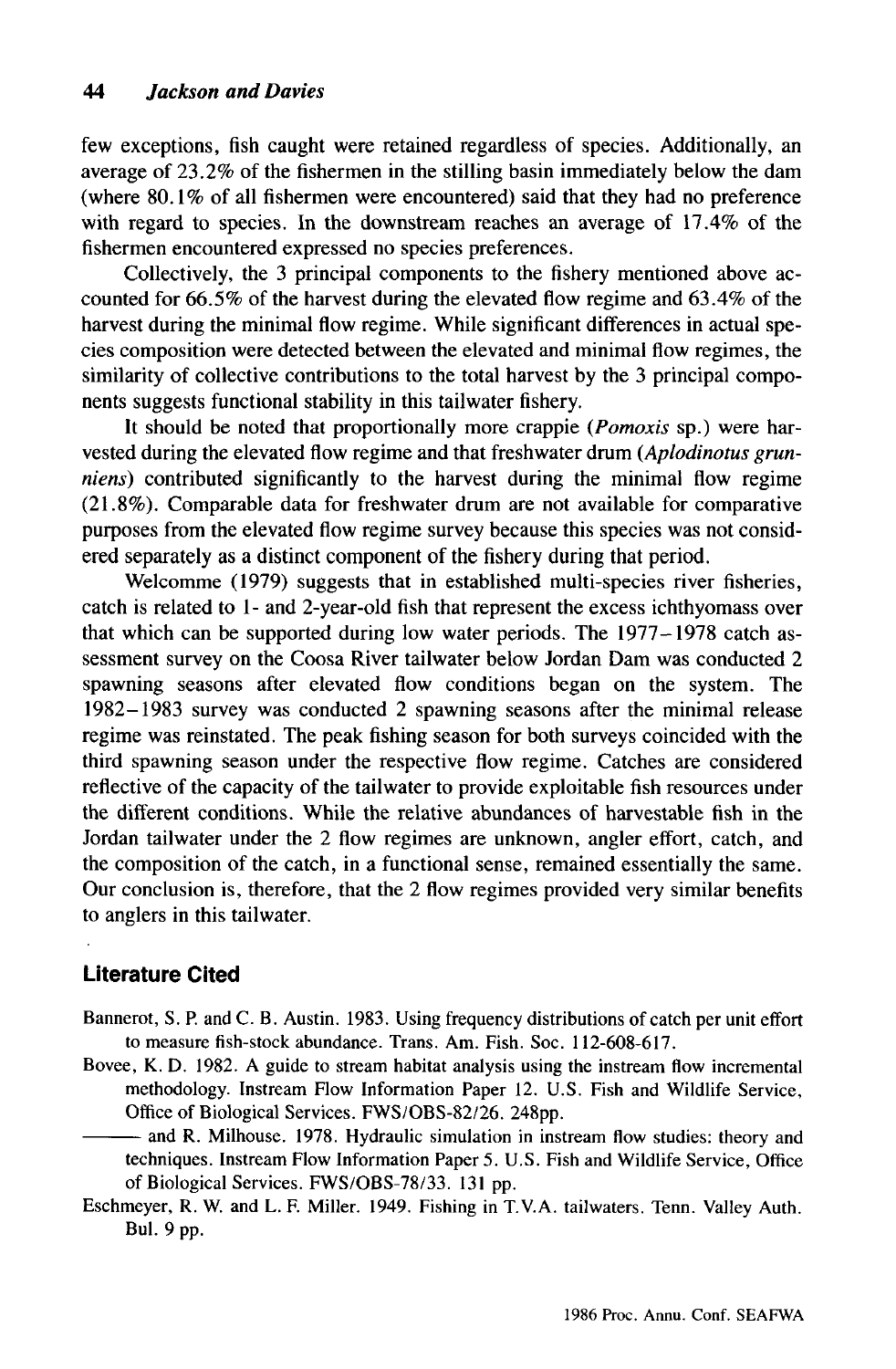- Fogle, N. E. and 1. T. Shields. 1961. Tailwaters fishery survey 1961. Federal Aid Project F-1-R-11. South Dakota Dep. Game, Fish and Parks, Pierre. 9pp.
- Fry, 1. P. 1965. Harvest of fish from tailwaters of three large impoundments in Missouri. Proc. Annu. Conf. Southeast. Assoc. Game and Fish Comm. 16:405-411.
- Gerking, S. D. 1950. Stability of a stream fish population. 1. Wildl. Manage. 14(2): 193-202.
- Hamilton, K., D. L. Combs, and 1. C. Randolp. 1985. Sportfishing changes related to hydropower generation and non-generation in the tailwater of Keystone Reservoir, Oklahoma. Pages 145-152 *in* F. W. Olson, R. G. White and R. H. Hamre, ed. Proc. Symp on Small Hydropower and Fish. Am. Fish. Soc. Bethesda, Maryland.
- Hanson, W. D. 1969. Fishery of Lake Taneycomo tailwater. Fed. Aid Proj. F-I-R-18. Mo. Dep. Conserv., Jefferson City. 18pp.
- ---. 1977. The tailwater fisheries of Lake of the Ozarks and Pomme de Terre Lake, Missouri. Federal Aid Project F-I-R-25. Mo. Dep. Conserv., Jefferson City. 29pp.
- Holcik, 1. and I. Bastl. 1977. Predicting fish yield in the Czechoslovakian section of the Danube River based on the hydrological regime. Internationale Revue der Gesamten Hydrobiologie 62(4):523-532.
- Hyra, R. 1978. Methods of assessing instream flows for recreation. U.S. Fish and Wildlife Service. Office of Biological Services. *FWS/OBS-78/34.* 43pp.
- Malvestuto, S. P., W. D. Davies, and W. L. Shelton. 1978. An evaluation of the roving creel survey with non-uniform probability sampling. Trans. Am. Fish. Soc. 108:43-45.
- Mathur, W. 1., W. H. Bason, and 1. Downing. 1983. Discussion: "Estimated stream flow requirements for fishes of the Washita River below Foss Reservoir, Western Oklahoma," by Donald 1. Orth and O. Eugene Maughan. Water Resour. Bul. 19(3): 499-500.
- Matthews, W. 1. and L. G. Hill. 1980. Habitat partitioning in the fish community of a southwestern river. Southwest. Natural. 25:51-66.
- $-$  and J. T. Styron Jr. 1981. Tolerance of headwater vs. mainstream fishes for abrupt physicochemical changes. Am. MidI. Nat. 105(1): 149-158.
- Miller, L. F. and C. 1. Chance. 1954. Fishing in the tailwaters of T. V.A. dams. Prog. Fish-Cult. 16(1):3-9.
- Moser, B. B. and D. Hicks. 1970. Fish population of the stilling basin below Canton Reservoir. Proc. Okla. Aca. Sci. 50:69-74.
- Moyle, P. B. and H. W. Li. 1979. Community ecology and predator-prey relationships in warmwater streams. Pages 171-180 *in* H. Clepper, ed. Predator-prev systems in fisheries management. Sport Fish. Inst., Washington, D.C.
- Orth, D. 1. and O. E. Maughan. 1981. Evaluation of the "Montana method" for recommending instream flows in Oklahoma streams. Proc. Okla. Aca. Sci. 61 :62-66.

--- and ---. 1982. Evaluation of the incremental methodology for recommending instream flows for fishes. Trans. Am. Fish. Soc. **111:413-445.**

- SAS Institute Incorporated. 1982. SAS User's Guide 1982 Statistics. Cary, N.C.
- Steel, R. G. D. and 1. H. Torrie. 1980. Principles and Procedures of Statistics. McGraw-Hili Book Company, New York. 633pp.
- Tennant, D. L. 1976. Instream flow regimes for fish, wildlife, recreation, and related environmental resources. Fisheries. 1(4):6-10.
- Turner, 1. L. 1978. Status of various multi-species fisheries of Lakes Victoria, Tanganyika and Malawi based on catch and effort data. Pages 4-15 *in* R. L. Welcomme, ed. Sym-